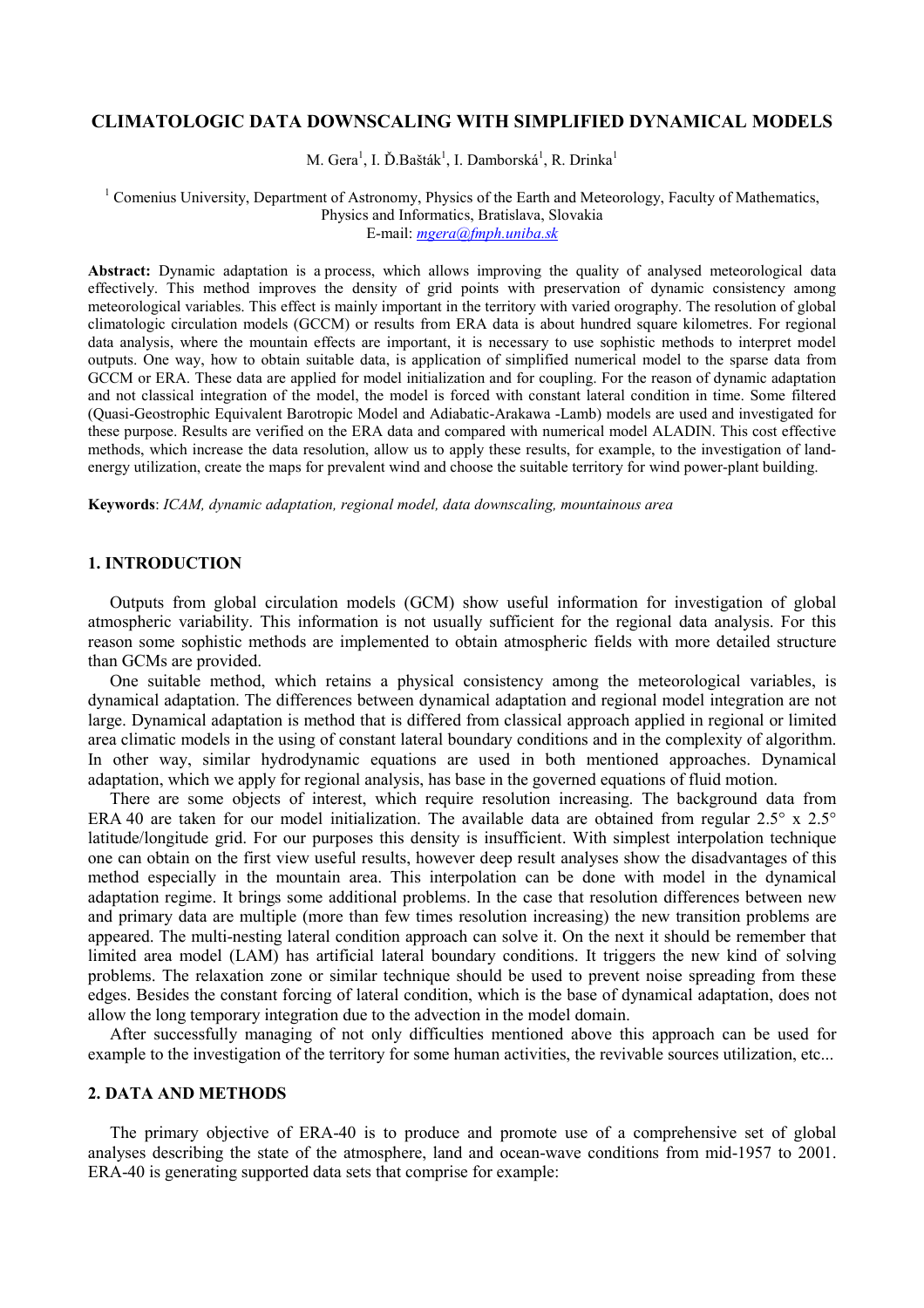- observations, analysis and forecast fields from the assimilating atmospheric model at full resolution, at standard pressure levels, on isentropic levels (potential vorticity maps);
- analysis and forecast fields from the atmospheric model evaluated on a regular 2.5° x 2.5° latitude/longitude grid;
- analysis and forecast fields from the coupled ocean-wave model on its regular 1.5° x 1.5° latitude/longitude grid;
- monthly and daily-means, variances and covariances.

The coupled atmospheric-ocean model which prepare ERA-40 data has the following spatial resolution:

- 60 levels in the vertical;
- T159 spherical-harmonic representation for basic dynamic fields, a reduced Gaussian grid with approximately uniform 125 km spacing for surface and other grid-point fields;
- an ocean-wave model resolves 25 wave frequencies and 12 wave directions at the nodes of its  $1.5^{\circ}$  grid.

For our computation the offered data in the regular 2.5° latitude/longitude grid were exploited (original T159 spherical-harmonic fields are truncated to T63 before the 2.5° grid values are computed). For Slovakia territory it means that resolution is about 250 km in both directions. The orography with resolution above hundred square kilometres is absolutely inconvenient for investigation of features, which are observed in regional scale. The varied orography in Slovakia forces us to use dynamical adaptation.

To prevent a big stress from resolution transition, from hundred to tens kilometres resolution, it is convenient apply multi nesting technique. It means, that resolution of the model is changed gradually. For the first transition, where it is supposed that advective and macro-synoptic processes are important, the more simplified governed equations are used. For this reason we try to play with the quasi-geostrophic equivalent barotropic model. This kind of model characterizes balance of the wind and the mass field. The gravity waves are absent in this case, but orography is implemented and acts as forcing force on the right side of equation. These simplifications are valid for large atmospheric processes. This approach is investigated. The advantage is to compute the model on the all sphere. The disadvantage of this approach is slow influence of the orography to the prognostic variables, which handicap this method for their non-effectivity. These results, as one alternative, are used as initialization of limited area model, which works as 3D model. The second alternative is directly using the interpolation technique, which brings less developed fields consistency, however the efficiency and methods disadvantages are less important in this case. Exist some alternatives how to prepare this initial fields. The one possibility is to adapt of all necessary fields to the new grid geometry, where the new orography has an influence to the structure of the all prepared initialization fields. The second choice is differed from previous where only original (sparse) grid points are affected by the new orography in the upper levels. In the surface level in the all points of the new grid changes are done. In this second variant of field modification it is expected that adaptation will be mainly done during the model integration. The input ERA-40 fields in pressure levels were transformed to the new dense "C" grid in horizontal direction and sigma levels in vertical direction.

Here we have to remark, that exist more techniques, how to express orography on more dense grid. We investigate two approaches. A first method has origin in classical spline interpolation. This kind of obtained surface can raise the model instability (the shape of orography can be sharp and it can trigger intense vertical motion). The second method works with spectral filtering. The density of obtained grid is the same that in the first method, but moderate slopes are observed. Third possibility is to provide the weight averaging to the dense grid.

The government equations of used model developing for dynamical adaptation purposes are based on the Arakawa and Lamb energy conservation scheme for non-divergent flow. These features respected some known restrictions to allow us using of this model with higher resolution, which can be above 10 km. This model works with the surface pressure, zonal and meridional wind components and the temperature as the prognostic variables. The geopotential of the general sigma levels and generalized vertical velocity are the diagnostic variables.

In the vertical direction, the staggered grid is used and top of the models is at 500 hPa in this time. The vertical layer is divided on 22 layers and sub-layers. In the horizontal direction staggered "C" grid is used. The government equations have form:

$$
\frac{d\mathbf{V}}{dt} = -\alpha\sigma \nabla \pi - \nabla \phi - f\vec{k} \times \mathbf{V} + \mathbf{F},
$$
\n(1)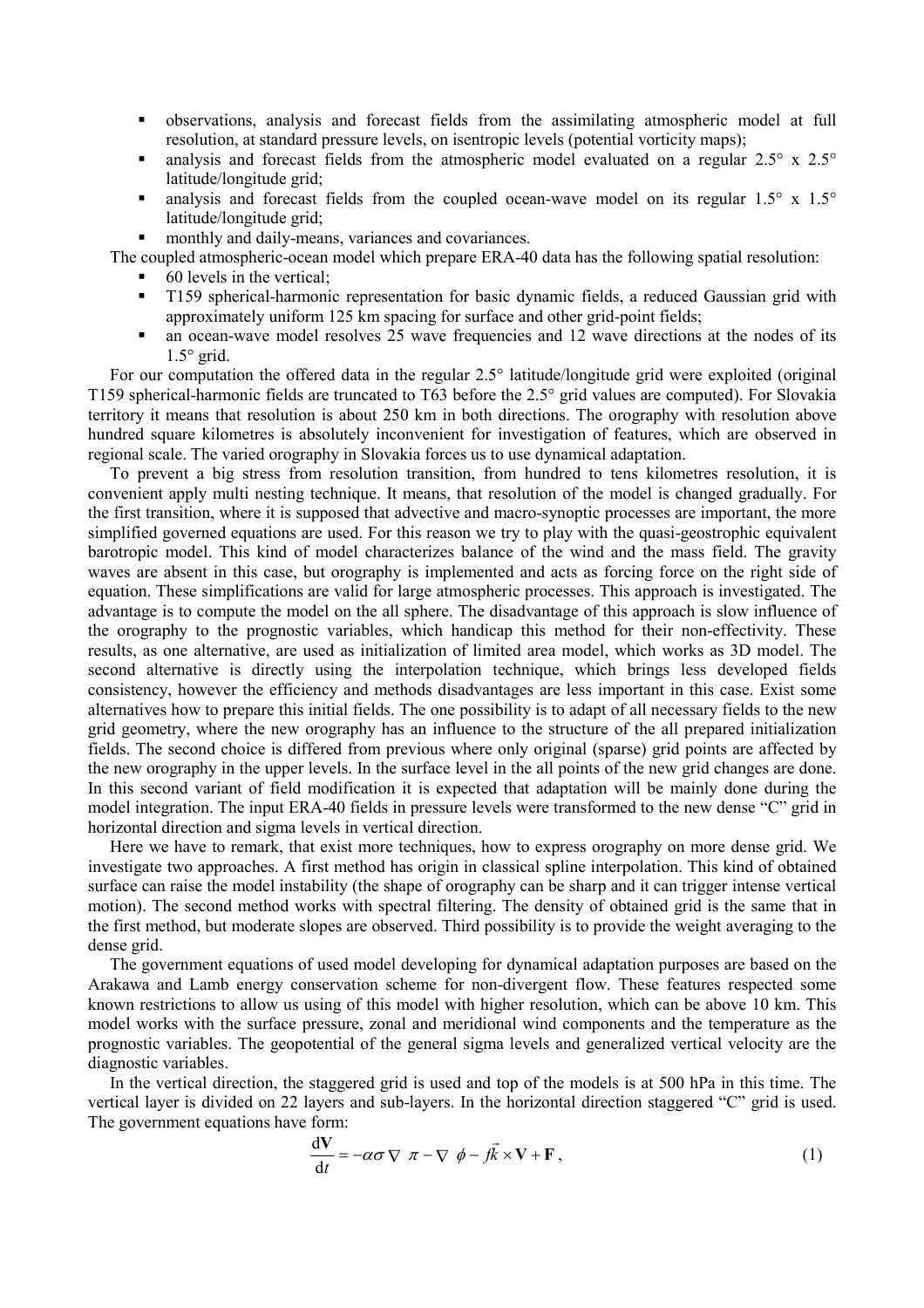$$
\frac{\partial \pi}{\partial t} = -\nabla \cdot \pi \mathbf{V} - \pi \frac{\partial \dot{\sigma}}{\partial \sigma},\tag{2}
$$

$$
\frac{\partial \phi}{\partial \sigma} = -\pi \alpha \,,\tag{3}
$$

$$
c_p \frac{dT}{dt} = -\alpha \left( \pi \dot{\sigma} + \sigma \left[ \frac{\partial \pi}{\partial t} + \mathbf{V} \cdot \nabla \pi \right] \right),\tag{4}
$$

where V is a horizontal vector,  $\alpha$  is a specific volume,  $\sigma$  is a vertical coordinate,  $\dot{\sigma}$  is a generalized vertical velocity,  $\phi$  is a geopotential,  $c_p$  is a specific heat for constant pressure, T is a temperature and  $\pi$  is a pressure which in the low part model (below  $p_l$  =600 hPa) has expression:  $\pi = p_s \cdot p_l$  and above this level  $\pi = p_l \cdot p_l$  $(p_t = 500$  hPa).

As it was told above the scheme should have conserved the total energy. In the continuous form of equations the conservative properties are kept (with the use of next conditions: 0,  $\frac{\partial \pi}{\partial t} = \frac{\partial p_s}{\partial t}$  at  $\sigma = 1$  $\dot{\sigma} = 0$ ,  $\partial \pi / \partial t = \frac{\partial p_s}{\partial t}$  at  $\sigma$ p  $\dot{\sigma} = 0$ ,  $\partial \pi / \partial t = \frac{\partial p_s}{\partial t}$  at  $\sigma = 1$  and  $\dot{\sigma} = 0$  at  $\sigma = -1$ ). Discrete forms of these nonlinear equations have to be prescribing to the equivalent conservative scheme. For this reason in the horizontal direction the flux form of equations are taken. In the vertical the special discrete form of the next formula  $\overline{(p/p_{0})^{R/2}}$  $\frac{(p/p_0)^{k/c_p}}{\sigma \alpha} = \sigma \alpha$  $\frac{\partial (y)}{\partial t} =$ ∂  $\partial (p/p_{0})^{\mathcal{B}/\mathcal{C}_{p}}$ p R/c  $R/c$  $\partial_p T$  and  $\partial(p/p)$  $p/p$  $c_{\,p}T=\partial\bigl(p/p_0$ 0 is chosen to keep energy conservation (Arakawa, A. and V.R. Lamb, 1977). It

should be noted that in our case the total energy volume divergence is non-zero in consequence of constant forcing in the lateral boundary conditions.

The enstrophy is not conservative characteristic in our case. In the territory of the steep mountain slopes, the terms related to the geopotential and the surface pressure horizontal gradient should be analyse very detailed. Nonlinear effects start to be important in this case. In spite of energy conservative scheme the mentioned terms produced the nonlinear instability. For this reason the spectral filtering is introduced to the finite difference scheme in the selected terms. It invokes additional computational difficulties connected with non-periodic domain features. The biperiodization is necessary to implement, the domain is extended about this zone.

The domain of the model integration is chosen to the territory bounded by intervals (46°, 52.2°) latitude and (13.2°, 24.2°) longitude. The biperiodical zone is not included. The resolution in the horizontal direction is  $0.05\degree\times0.05\degree$  (for staggered grid  $0.1\degree\times0.1\degree$ ). In the vertical the next sigma levels are introduced: 1.00, 0.98, 0.96, 0.93,0.90, 0.87, 0.83, 0.80, 0.75, 0.70, 0.65, 0.60, 0.50, 0.40, 0.30, 0.20, 0.10, 0.05, 0.00, -0.10, -0.25, - 0.75, -1.00. The domain size is not too small for the problems with lateral boundary conditions and not too big for the efficiency (Gera, M. and Martini M., 2004). On the lateral boundaries the relaxation have to be done yet. The eight points on the border is taken for relaxation zone. The general formulation for used Davies relaxation scheme is:

$$
Q^{+} = (1 - \alpha(r, p)) Q_{c}^{+} + \alpha(r, p) Q_{Ls}^{+} , \qquad (5)
$$

where  $Q_{LS}$  is the model state vector of a large-scale driving model (the upper index indicates the value in new time-level),  $Q_c$  is the coupled model vector and  $\alpha(r, p)$  is the relaxation function. This function is dependent on the space variable  $r$ , which has relation to the relaxation zone width. Variable  $r$  varies from zero to one. Parameter  $p$  is the tuning parameter. Its magnitude depends on the relaxation zone width and its value is chosen to minimize the reflection from lateral boundaries. All prognostic variables are relaxed  $(V, \pi, T)$ .

For integration we take every day separately and we perform integration (dynamical adaptation) on the fields for chosen day. The daily data from ERA-40 of thirty years period 1970-1999 were taken for processing.

### 3. RESULTS AND CONCLUSIONS

The fine resolution of the meteorological variables is asked for industry and society needs. The dynamic adaptation realises the cost effective method with keeping necessary basic physical dependences. The most interested result of this approach is the wind field obtained with non-classical interpolation technique. Other fields especially the temperature fields near the surface should be taken in the mind to know that adiabatic simplification is applied.